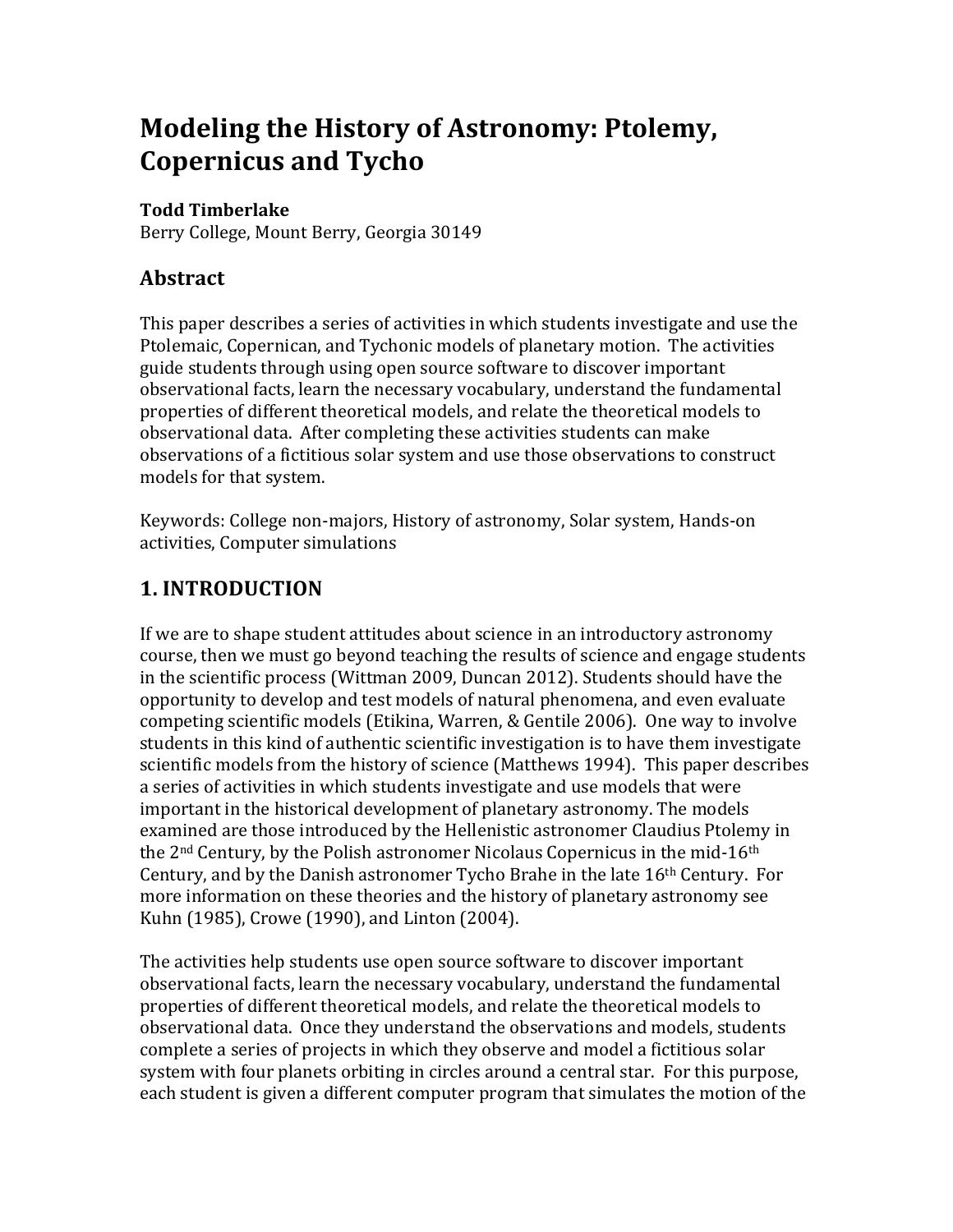central star and three planets (one of the four planets is the observer's home planet) against a fixed background of stars. Most of the computer simulations were created with *Easy Java Simulations* (Esquembre 2013) and are part of the *Open Source Physics* collection (Open Source Physics 2013). All of the computer simulations, activity handouts, and project materials have been collected in a shared folder in the *Open Source Physics* collection on the *ComPADRE* digital archive (Timberlake 2013).

### **2. OBSERVING THE SKY**

The Ptolemaic, Copernican and Tychonic theories were attempts to model nakedeye observations of the night sky. Before exploring these theories, students make simulated observations (both qualitative and quantitative) of the night sky using the open-source planetarium program *Stellarium* (Stellarium 2013).

Observations of the stars lead students to their first astronomical model: the *Celestial Sphere.* The stars appear to move as though they are stuck on the surface of a giant sphere with Earth at the center. The Celestial Sphere rotates east to west once every *sidereal day* (23 hours, 56 minutes) about a fixed axis. For the purpose of examining the motions of all other celestial bodies, the Celestial Sphere can be used as a fixed background. For example, students discover that the Sun drifts roughly eastward relative to the Celestial Sphere along a great circle path known as the *Ecliptic*. As a result of this drift it takes slightly longer (24 hours, or one *solar day*) for the Sun to complete a full rotation in our sky, and the Sun completes one full circuit along the Ecliptic in a sidereal year (about 365.25 solar days).

Students then observe the five visible planets: Mercury, Venus, Mars, Jupiter, and Saturn. They find that all five planets move relative to the Celestial Sphere. The planets move generally eastward and remain near the Ecliptic, although they can be above or below. The average time for a planet to complete one circuit along the Ecliptic is the planet's *zodiacal period*. Planets also move relative to the Sun. The *elongation* of a planet is the angle between the planet and the Sun on the sky. If a planet is at 0° elongation it is said to be in *conjunction*, at 90° it is in *quadrature*, and at 180° it is in *opposition*. The Sun periodically moves eastward past each planet and the time between one pass and the next is that planet's *synodic period*. Students are often surprised to discover that the planets occasionally move westward for a short time, in what is called *retrograde* motion, before resuming their eastward motion. The time between successive retrogrades is observed to be equal to the planet's synodic period.

In spite of these general characteristics, not all planets behave the same. Mercury and Venus are never more than  $28^\circ$  and  $48^\circ$ , respectively, from the Sun. They are in conjunction during the middle of their retrograde motion. These planets are known as *inferior planets*. Mars, Jupiter, and Saturn can attain any elongation. They are in opposition during the middle of their retrograde motion. These planets are known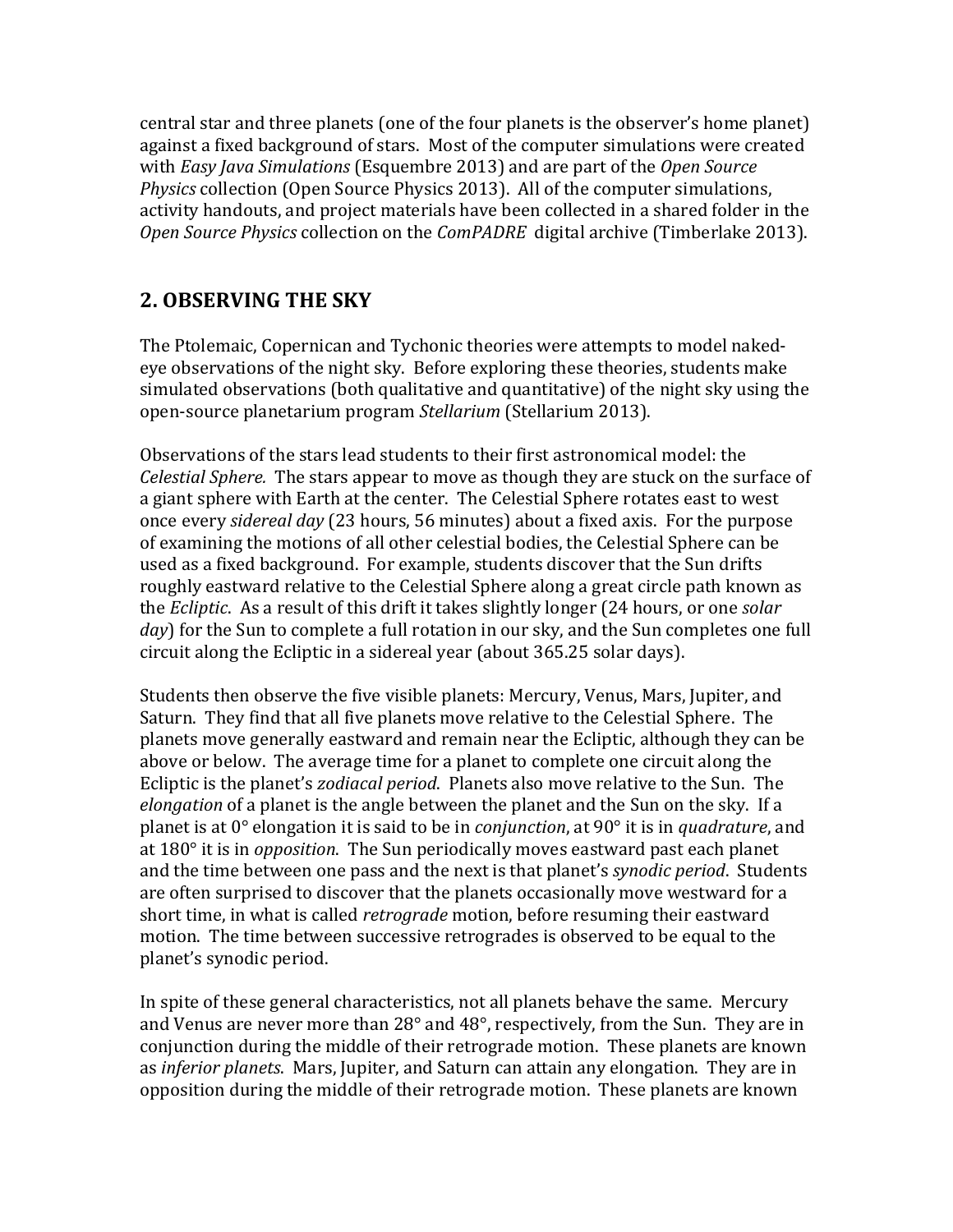as *superior planets*. All planets appear somewhat brighter during retrograde, but Mars displays the greatest increase in brightness.

After exploring and measuring the real (simulated) night sky, students make observations of the night sky in their personalized solar system. Students must determine the number of planets and classify each planet as inferior or superior. They must measure the sidereal year (T<sub>sy</sub>), as well as the zodiacal period (T<sub>z</sub>) and synodic period  $(T_s)$  of each planet. They must measure the maximum elongation  $(\alpha)$ of each inferior planet and the time from opposition to quadrature  $(t_0)$  for each superior planet. These measurements will be used later to construct models of their solar system.

## **3. PTOLEMAIC MODELING**

 

The next set of activities helps students explore a simplified version of Ptolemy's model for planetary motions using the *Inferior Ptolemaic* and *Superior Ptolemaic* EJS programs (Timberlake 2013). In the simplified Ptolemaic model each planet moves uniformly counterclockwise on a circle called the *epicycle* while the center of the epicycle moves uniformly counterclockwise along the *deferent*, a larger circle centered on Earth. The Sun moves uniformly counterclockwise along a circle centered on Earth.<sup>1</sup>

By working with the simulations students discover that the period of the Sun's orbit must equal the sidereal year. They find that planets retrograde when the motion of the planet along the epicycle is in the opposite direction of the motion of the epicycle center along the deferent, which occurs when the planet is on the innermost part of the epicycle. The period of the epicycle center's motion around the deferent must equal the planet's zodiacal period. If the period of the planet's motion around the epicycle is measured relative to the deferent (so that a full period is measured from the time the planet crosses the deferent circle going outward until the next time it does so) then this epicycle period must equal the planet's synodic period. 

Students also discover the main difference between the Ptolemaic theories for inferior and superior planets. The center of an inferior planet's epicycle must remain on the Earth-Sun line in order to keep the planet near the Sun in the sky. For superior planets, on the other hand, the line from the center of the epicycle to the planet must always be parallel to the Earth-Sun line in order to ensure that the planet always retrogrades at opposition.

 $1$  In the full Ptolemaic model the Sun's orbit and the deferent circles were not centered on Earth, and the epicycle centers did not move uniformly along the deferent. The theories for Mercury and Venus had additional complications.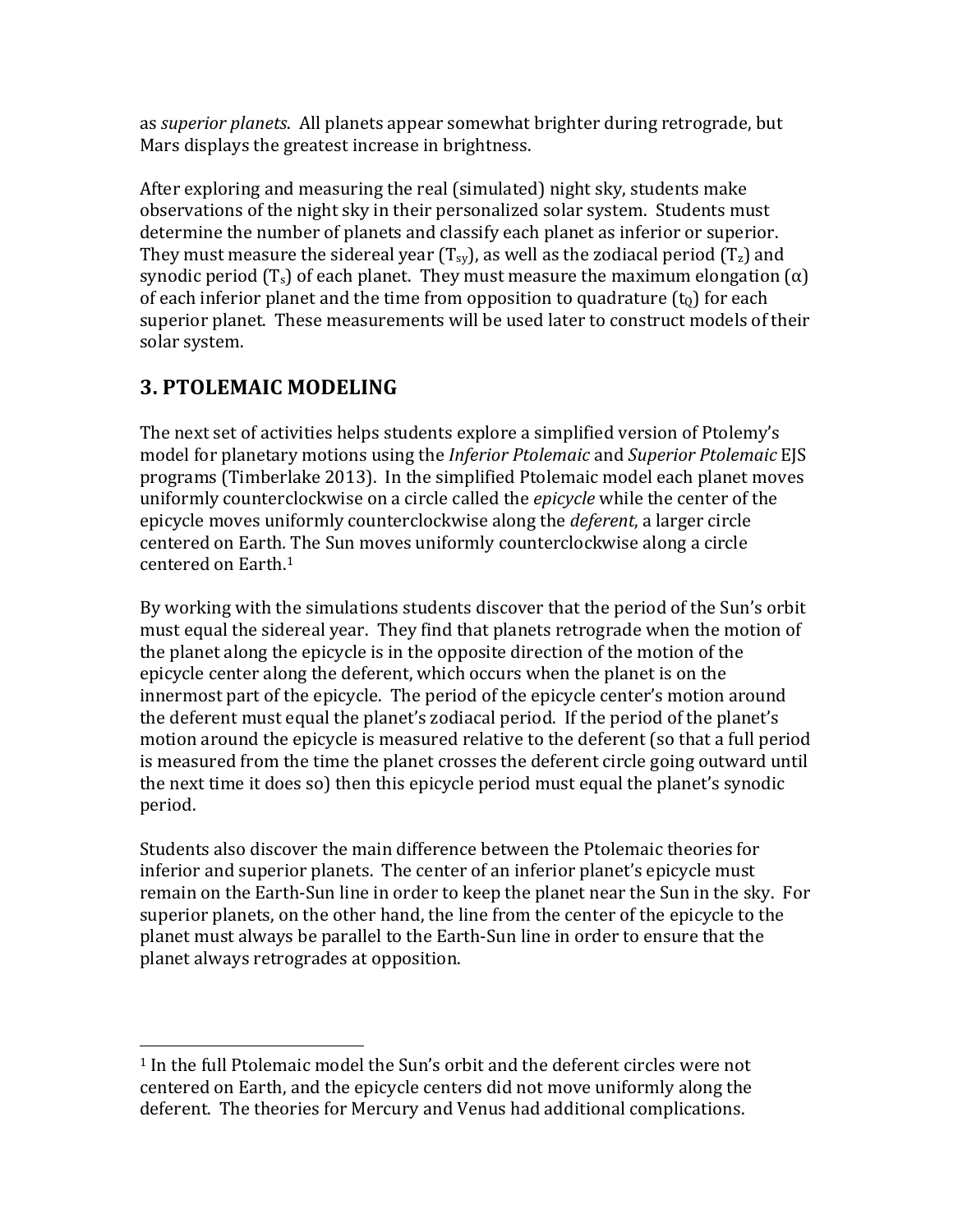Students can also determine the relative sizes of each planet's epicycle and deferent. For an inferior planet, the ratio of its epicycle radius to its deferent radius is given by

$$
\frac{R_e}{R_d} = \sin \alpha \,,\tag{1}
$$

where  $\alpha$  is the planet's maximum elongation, as shown in Figure 1.



Figure 1: Ptolemaic geometry for an inferior planet at maximum elongation. Note that the center of the epicycle lies on the Earth-Sun line.

For a superior planet this ratio can be computed by comparing the geometries at opposition and at quadrature, as shown in Figure 2. The result looks very similar to Equation 1:

$$
\frac{R_e}{R_d} = \sin \theta \,,\tag{2}
$$

but note that α has been replaced by  $θ$ , an angle that is not observable (because there is nothing visible at the center of the epicycle). By examining the change between opposition and quadrature, and recalling that all motions are uniform, students can show that

$$
\theta = 90^{\circ} + 360^{\circ} \frac{t_0}{T_z} - 360^{\circ} \frac{t_0}{T_{sy}},
$$
\n(3)

with symbols defined as above.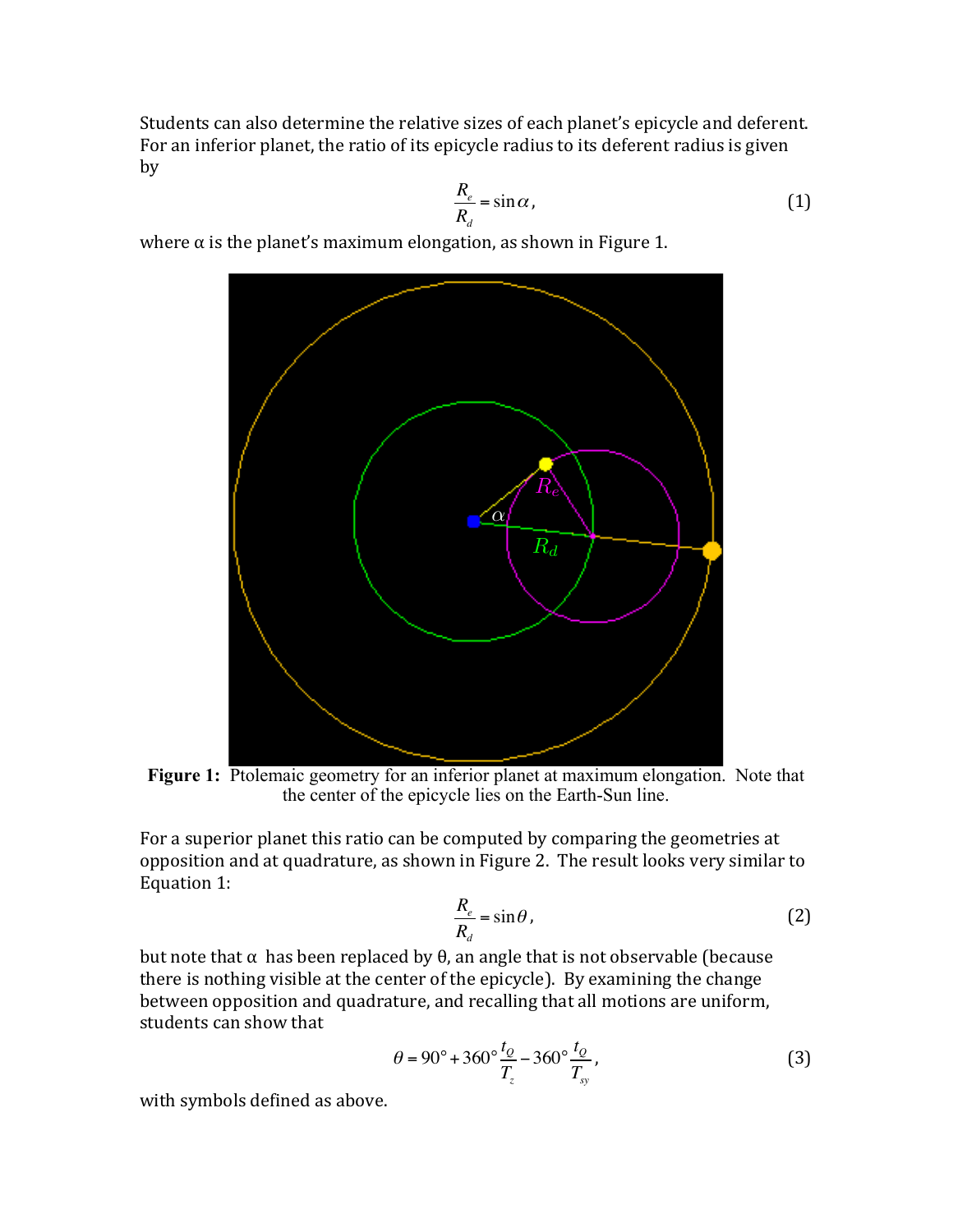

**Figure 2:** Ptolemaic geometry for a superior planet at opposition (left) and at eastern quadrature (right). Note that the line from the center of the epicycle to the planet is always parallel to the Earth-Sun line.

After exploring the simplified Ptolemaic model of our solar system, students can develop a Ptolemaic model for their personalized fictitious solar system using the observational data they collected earlier. Students also are in a position to evaluate Ptolemy's theory. The model matches the observational data both qualitatively and, to some extent, quantitatively. In particular, the model can reproduce retrograde motion and it automatically makes planets brighter during retrograde because they are closer to Earth at that time. However, there are also some odd features of the model. Retrograde can be synchronized to opposition/conjunction only by adding the somewhat mysterious constraints described above. No explanation is offered for why planets come in two different types, with different motions for each type. Although the ratio of a planet's epicycle to its deferent is fixed, there is no set scale for relating the size of one planet's orbit to another. Thus, even the order of the planets is not determined in the Ptolemaic system.

### **4. COPERNICAN MODELING**

 

In the next set of activities students use the *Copernican System* EJS program (Timberlake 2013) to explore a simplified version of the Copernican theory in which each planet moves uniformly counterclockwise on a circle centered on the Sun.<sup>2</sup> Students discover that the Earth, now treated as a planet that rotates to produce the apparent rotation of the Celestial Sphere, must have an orbital period  $T_E$  that is

 $2$  In the full Copernican system planets moved on small epicycles which in turn moved uniformly on circular orbits that were not centered on the Sun. These small epicycles effectively reproduced the non-uniform motion of the Ptolemaic system. The theories for Mercury and Venus had additional complications.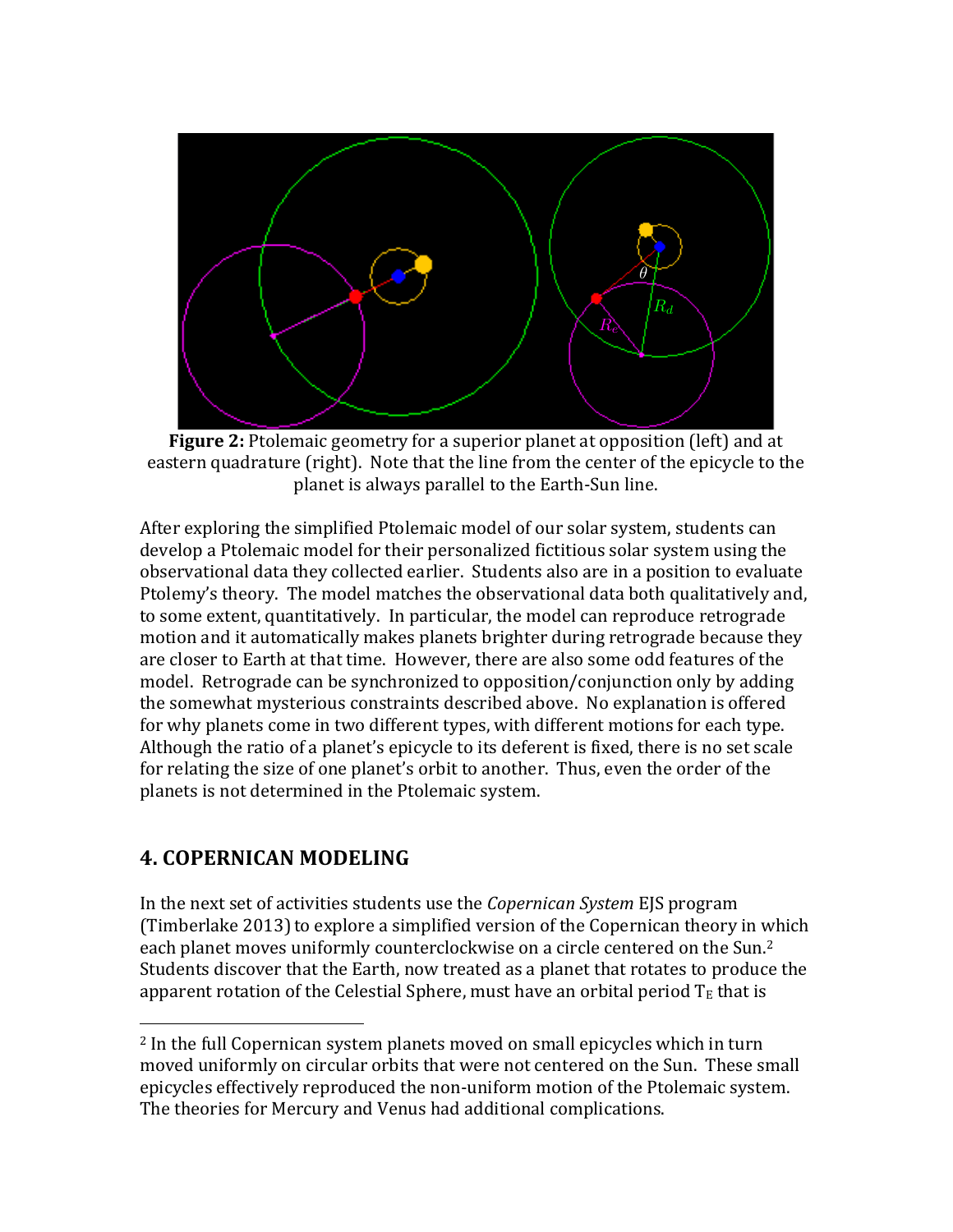equal to one sidereal year. They find that all other planets are naturally classified as inferior or superior depending on whether their orbit is smaller or larger than Earth's, respectively. The simulations help students discover a formula for the period  $T_p$  of a planet's orbit:

$$
T_p = \left(T_E^{-1} \pm T_s^{-1}\right)^{-1},\tag{4}
$$

where  $T_s$  is the planet's synodic period (+ for inferior, - for superior).

Students also find that the relative sizes of all planetary orbits can be determined from observations. The ratio of the orbital radius  $R<sub>I</sub>$  for an inferior planet to the orbital radius  $R_E$  of Earth is given by

$$
\frac{R_I}{R_E} = \sin \alpha \,,\tag{5}
$$

where  $\alpha$  is the planet's maximum elongation as shown in Figure 3.



**Figure 3:** Copernican geometry for an inferior planet at maximum elongation.

Once again the formula is more complicated for superior planets. The geometry at quadrature (Figure 4) shows that

$$
\frac{R_E}{R_S} = \sin \theta \,,\tag{6}
$$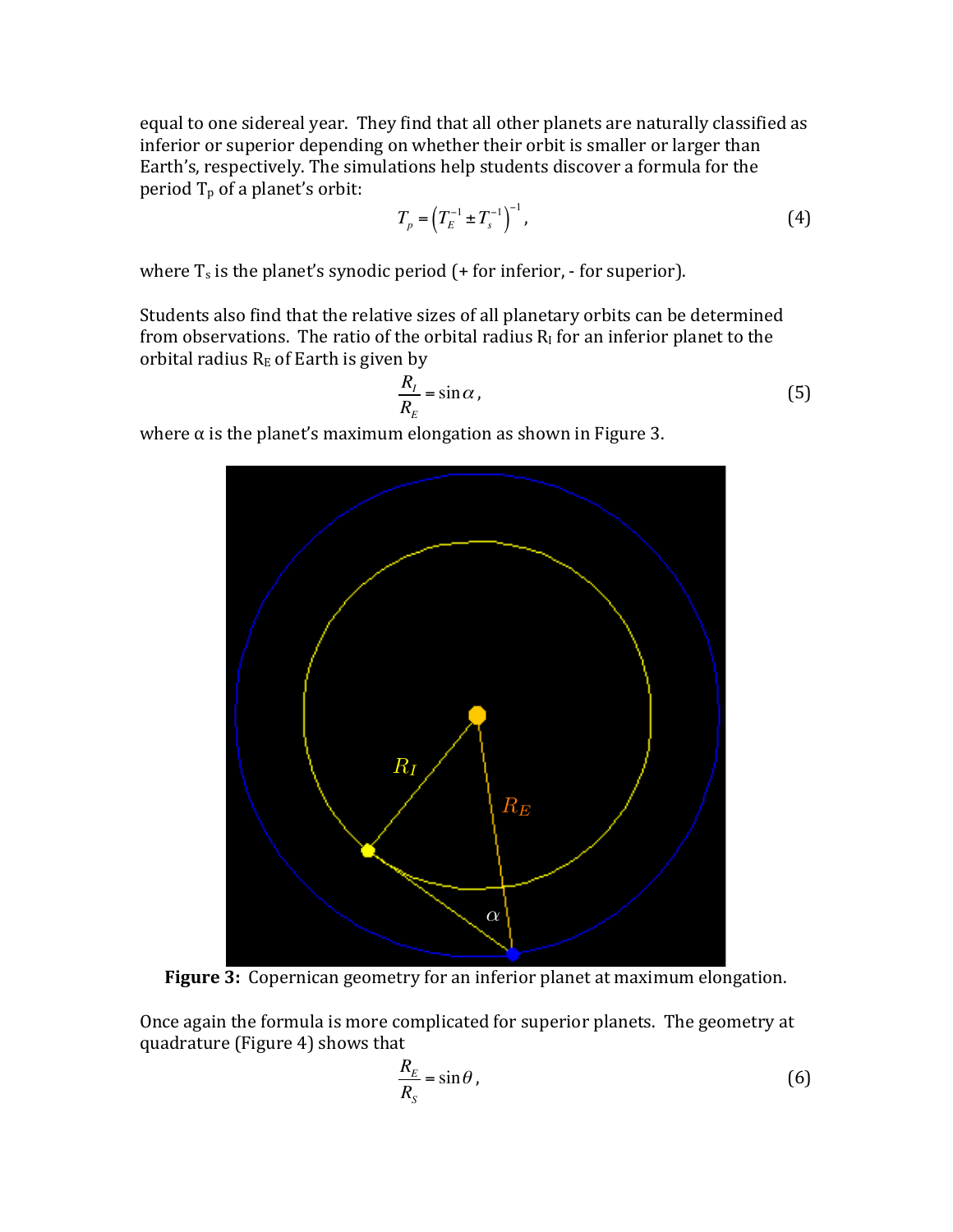where  $R_S$  is the radius of the superior planet's orbit and  $\theta$  is an angle that cannot be measured directly from Earth (it is actually the maximum elongation of Earth as seen from Mars). As in the Ptolemaic system, students can consider the motion from opposition to quadrature to find that

 $-360^{\circ}\frac{t_{Q}}{T}$ 

 $T_{\scriptscriptstyle E}$ 

 $= 90^\circ - 360^\circ \frac{t_0}{x}$ 

 $T_{s}$ 

 $(7)$ 

 $T_{\scriptscriptstyle p}$ 

 $\theta = 90^{\circ} + 360^{\circ} \frac{t_0}{T}$ 



**Figure 4:** Copernican geometry for a superior planet at opposition (left) and eastern quadrature (right).

After exploring the simplified Copernican model of our solar system, students can develop a Copernican model for their personalized fictitious solar system using the observational data they collected earlier. They can also compare the Copernican model to the Ptolemaic model. The Copernican model matches the observational data just as well as the Ptolemaic model, but without any special constraints. The model provides a natural explanation for the distinction between inferior and superior planets. The Copernican model produces retrograde motion in a natural way when Earth passes, or is passed by, another planet. Retrograde motion is automatically synchronized to conjunction/opposition and also automatically occurs when the planet is closest to Earth (and thus brightest). The sizes of all planetary orbits are fixed relative to Earth's orbit, which provides a unique ordering for the planets. The Copernican model also exhibits a harmony between orbital size and orbital speed: planets closer to the Sun orbit at greater speeds and thus have shorter orbital periods.

It might seem that the Copernican model is superior to the Ptolemaic model in many ways, but historically there were serious problems with the Copernican model. It postulated motions of the Earth that were undetectable and which contradicted the established (Aristotelian) physics, as well as common sense. It also predicted an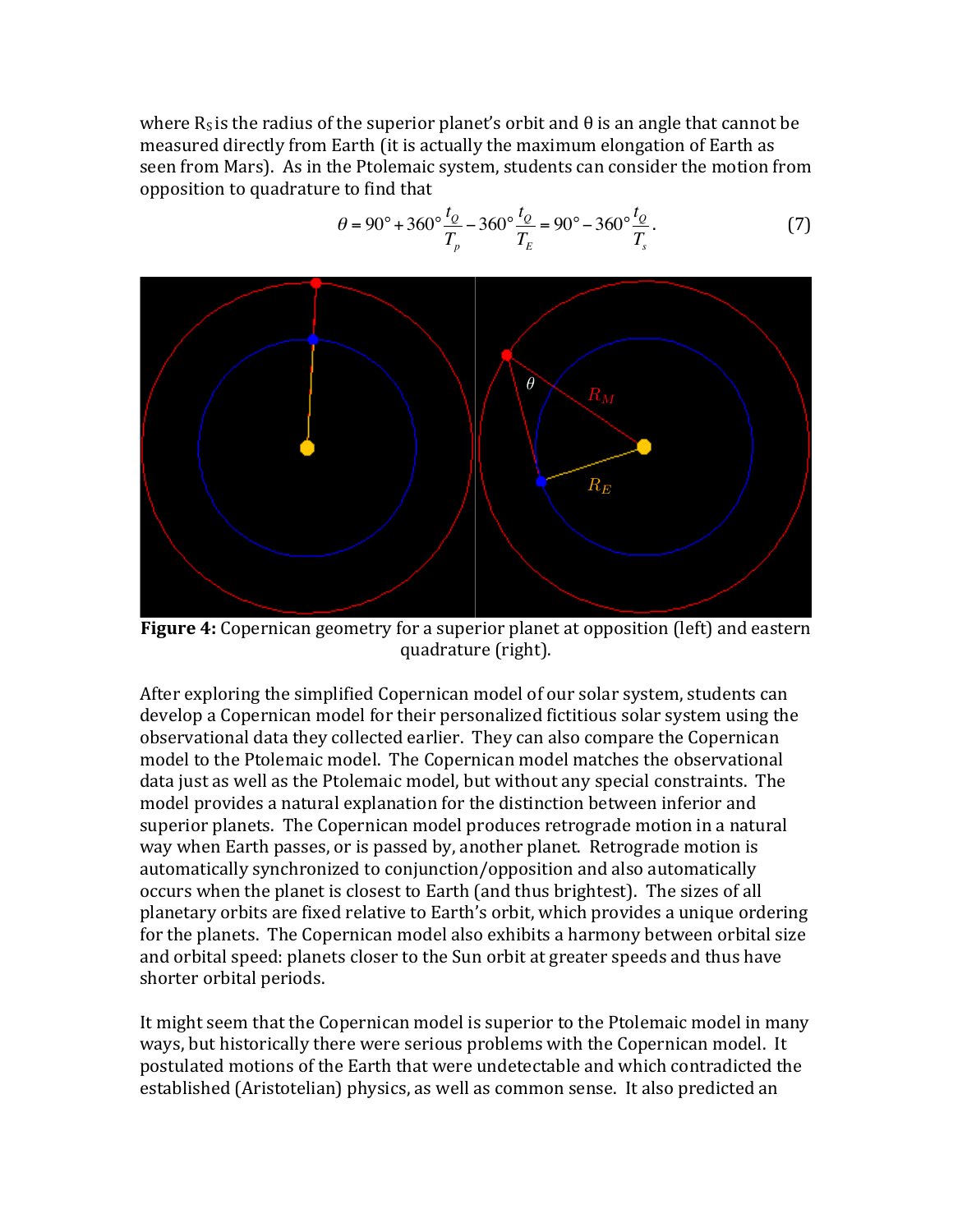annual parallax of the stars, which was not observed (Timberlake 2012). For these and other reasons the Copernican theory was not readily accepted in spite of its many aesthetically pleasing qualities (Martin 1984).

# **5. PTOLEMY, COPERNICUS, AND TYCHO**

The Tychonic theory is essentially a Copernican theory with a stationary Earth. This theory served as a compromise between the Ptolemaic and Copernican systems: it shares many of the aesthetic properties of the Copernican theory, while avoiding the problems of a moving Earth. Students can use the *Ptolemy Copernicus Tycho* EJS program (Timberlake 2013) to demonstrate the geometric equivalence of the simplified versions of these three theories (see Figure 5). Note that the Ptolemaic theory has been scaled so that the deferent of the inferior planet, and the epicycle of the superior planet, are the same size as the Sun's orbit. Ptolemy never would have used this scaling, but it is permitted geometrically.



and Tychonic systems.

This program also can help students explore the relationships between the theories. For example, the orbit of an inferior planet in the Tychonic model is identical to the same orbit in the Ptolemaic model. For superior planets, the Tychonic model just swaps the epicycle and deferent from the scaled Ptolemaic model. Once they understand these connections between the Tychonic and Ptolemaic models, students can identify the connections between the Copernican and Ptolemaic models (Brehme 1976). These connections are detailed in Table 1, which lists the elements of the Ptolemaic model and the elements of the Copernican model to which they correspond.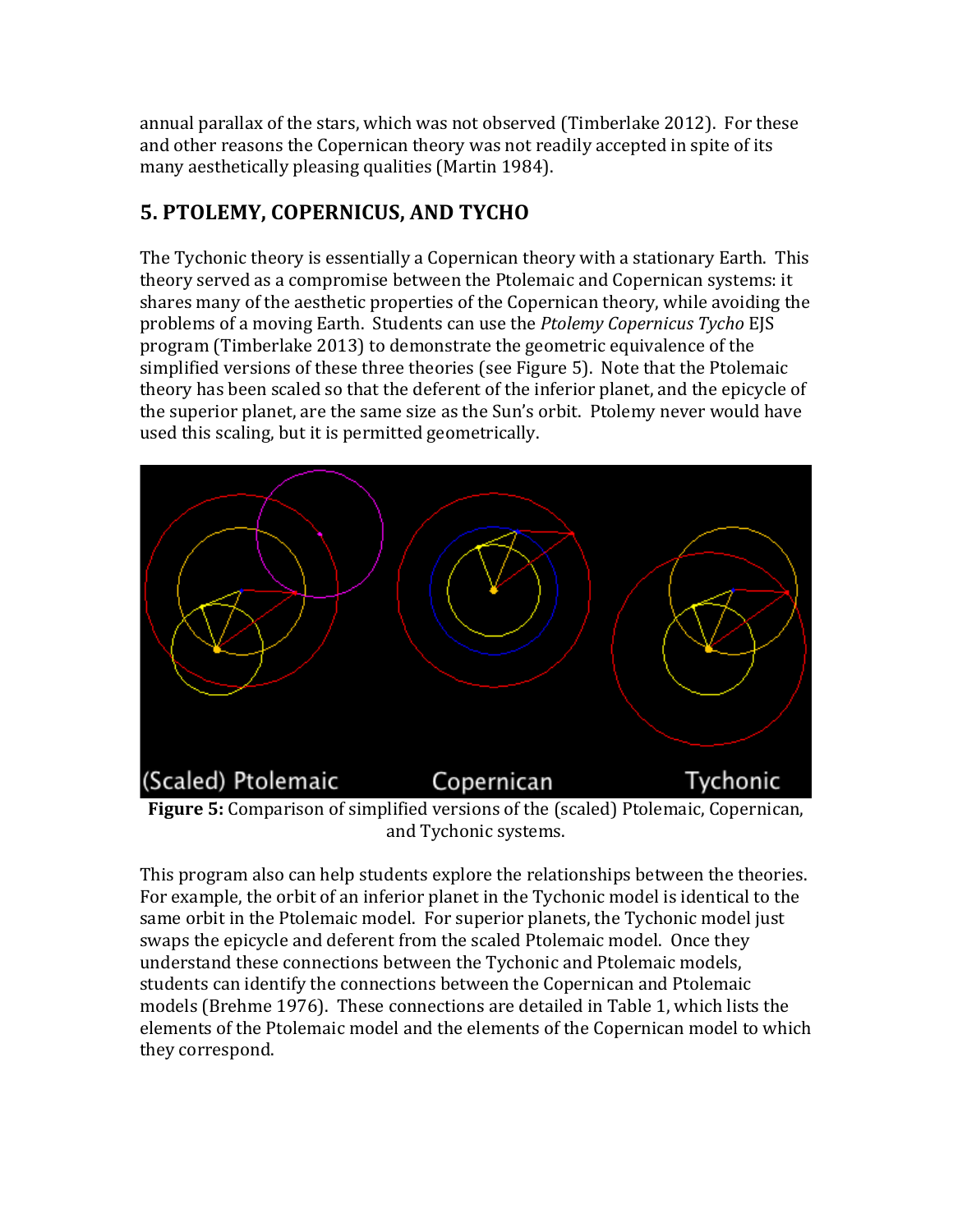Students can verify that these connections are consistent with the results of their earlier modeling. For example, Equations 1 and 5 show that the ratio of an inferior planet's orbital radius to Earth's orbital radius in the Copernican model is equal to the ratio of that planet's epicycle radius to its deferent radius in the Ptolemaic model, as we should expect based on Table 1.

| <b>Ptolemaic Element</b> | <b>Copernican Element</b> |
|--------------------------|---------------------------|
| Orbit of Sun             | Orbit of Earth            |
| <b>Inferior Deferent</b> | Orbit of Earth            |
| <b>Inferior Epicycle</b> | Orbit of inferior planet  |
| <b>Superior Deferent</b> | Orbit of superior planet  |
| Superior epicycle        | Orbit of Earth            |

**Table 1:** Correspondences between the simplified Ptolemaic and Copernican models.

### **6. CONCLUSION**

These activities not only allow students to engage in developing and testing scientific models, but they also show students that the same data can lead to very different models that use fundamentally different assumptions. Students gain a deep understanding of the simplified Ptolemaic and Copernican models, including how to construct Ptolemaic and Copernican models using their own observational data. By exploring more than one model of planetary motion, students have the opportunity to evaluate the theories based on empirical adequacy, consistency with other accepted theories, and even aesthetic criteria. In short, students are given the opportunity to engage in the process of doing science.

If these activities and projects are followed by a discussion of how Galileo, Newton and others introduced new ideas about the physics of motion, then students can learn about how developments in one area of science can lead to the re-evaluation of theories in other areas. In the  $16<sup>th</sup>$  century the Copernican model conflicted with the accepted (Aristotelian) physics and was rejected in favor of the Ptolemaic or Tychonic models. By the  $18<sup>th</sup>$  century Newtonian physics became the dominant physical theory and the Copernican model became accepted, in spite of the fact that it predicted an as-yet-unobserved annual stellar parallax, because it fit much better with Newtonian ideas about motion than did the Tychonic theory. Studying this episode in the history of astronomy can give students significant insight into how scientific theories are evaluated and how those evaluations change over time, thus helping them gain a better understanding of the nature of science.